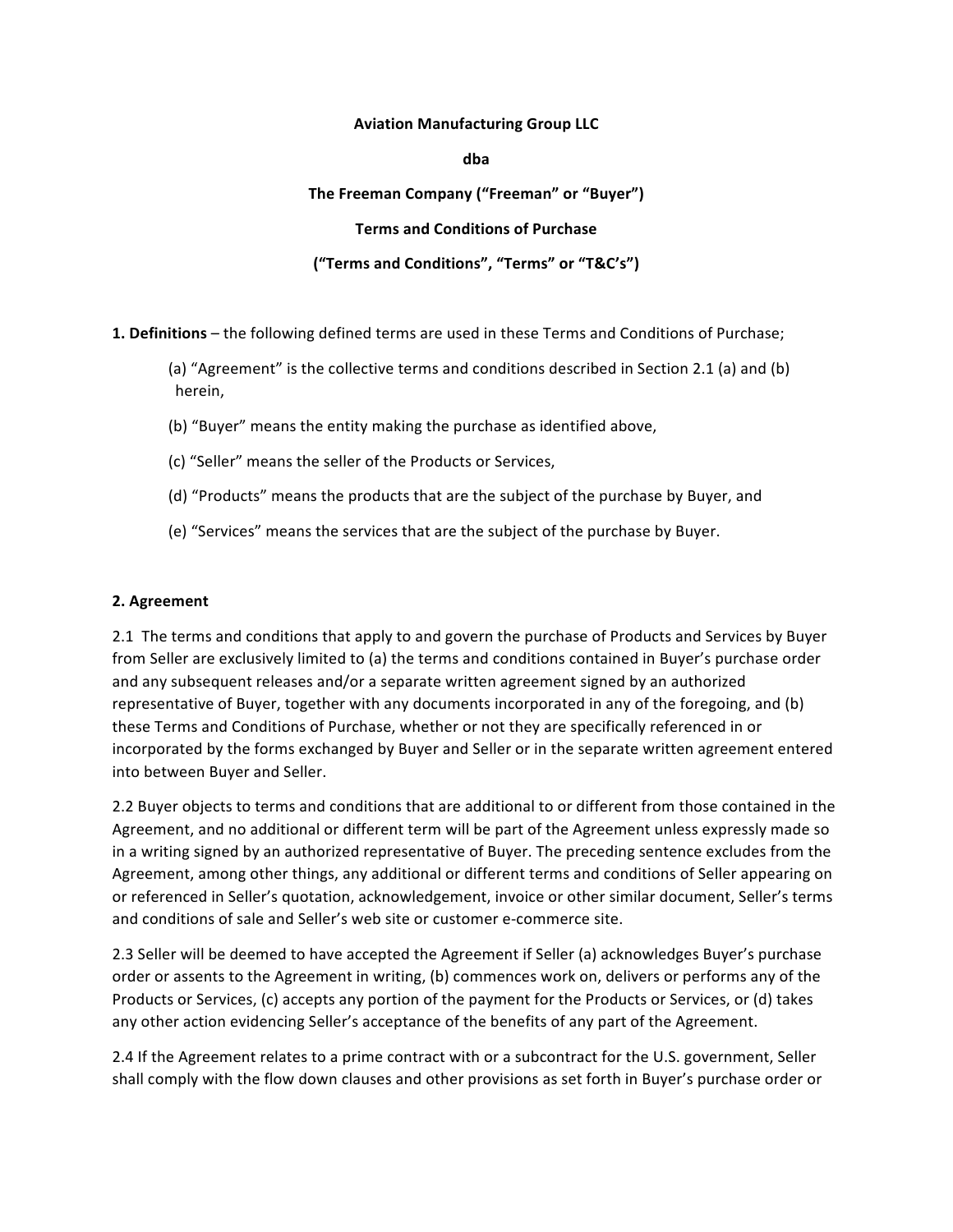other documents and any other provision in the prime contract or subcontract that is required to be flowed down to Seller, each of which forms part of the Agreement.

2.5 No modification of the Agreement or waiver of any of its terms will be binding on Buyer unless clearly expressed in a writing that both (a) states that it is a modification or waiver of the Agreement, and (b) is signed by an authorized representative of Buyer. Any purported modification or waiver by oral agreement, course of performance or usage of trade is invalid and ineffective.

2.6 The Agreement supersedes all prior written or oral communications and is the sole and exclusive statement of the agreement between Buyer and Seller.

#### **3. Delivery**

3.1 Delivery terms are as stated in the Agreement, or, if none are so stated, Delivered Duty Paid (DDP) the designated Buyer facility. Delivery terms are governed by Incoterms 2010.

3.2 Seller shall deliver all Products and Services on the dates specified by Buyer. Time is of the essence for purposes of Seller's delivery of Products and Services to Buyer. **Seller is on notice that delays in** delivery may result in damage assessments including but not limited to price reductions under Buyer's customer contracts; Seller shall be liable for any such assessments or reductions in price. Buyer may reject any Products or Services not delivered on time (whether early or late) and return such Products and Services at Seller's risk and expense. Seller may not withhold delivery for any reason without the prior written consent of Buyer.

3.3 Seller shall deliver all Products and Services in the quantities specified by Buyer in a purchase order. Forecast quantities are estimates for reference only and do not constitute binding commitments by Buyer to purchase. Quantities delivered in excess of ordered quantities may be returned at Seller's risk and expense.

3.4 Risk of loss and damage to the Products remains with Seller until the Products have been delivered to Buyer in accordance with the delivery terms.

3.5 If Seller has reason to believe that a delivery of Products or the performance of Services may not be made within the time required by the Agreement, or if an actual delay has occurred, Seller shall promptly send written notice to Buyer, stating the cause and expected duration of the delay. During the period of any delay, Seller shall at its sole cost and expense take all steps as are necessary or desirable to mitigate the effects of the delay on Buyer and minimize disruption of supply to Buyer, including treating Buyer no less favorably than any of its other customers if Seller is required to allocate goods or resources among its customers. If there is an anticipated or actual delay, or a threat by Seller to suspend delivery for any reason, Buyer may, in addition to all other remedies available to it, take one or a combination of the following actions: (a) direct Seller to ship, at Seller's sole cost and expense, Products using an expedited method of transportation such as express air freight, (b) acquire substitute Products or Services from other sources, in which case Seller shall reimburse Buyer for any additional costs and expenses, including incidental costs of cover, and (c) cancel or reduce the quantities under the Agreement. Buyer will have no liability to Seller with respect to the cancelled or reduced quantities.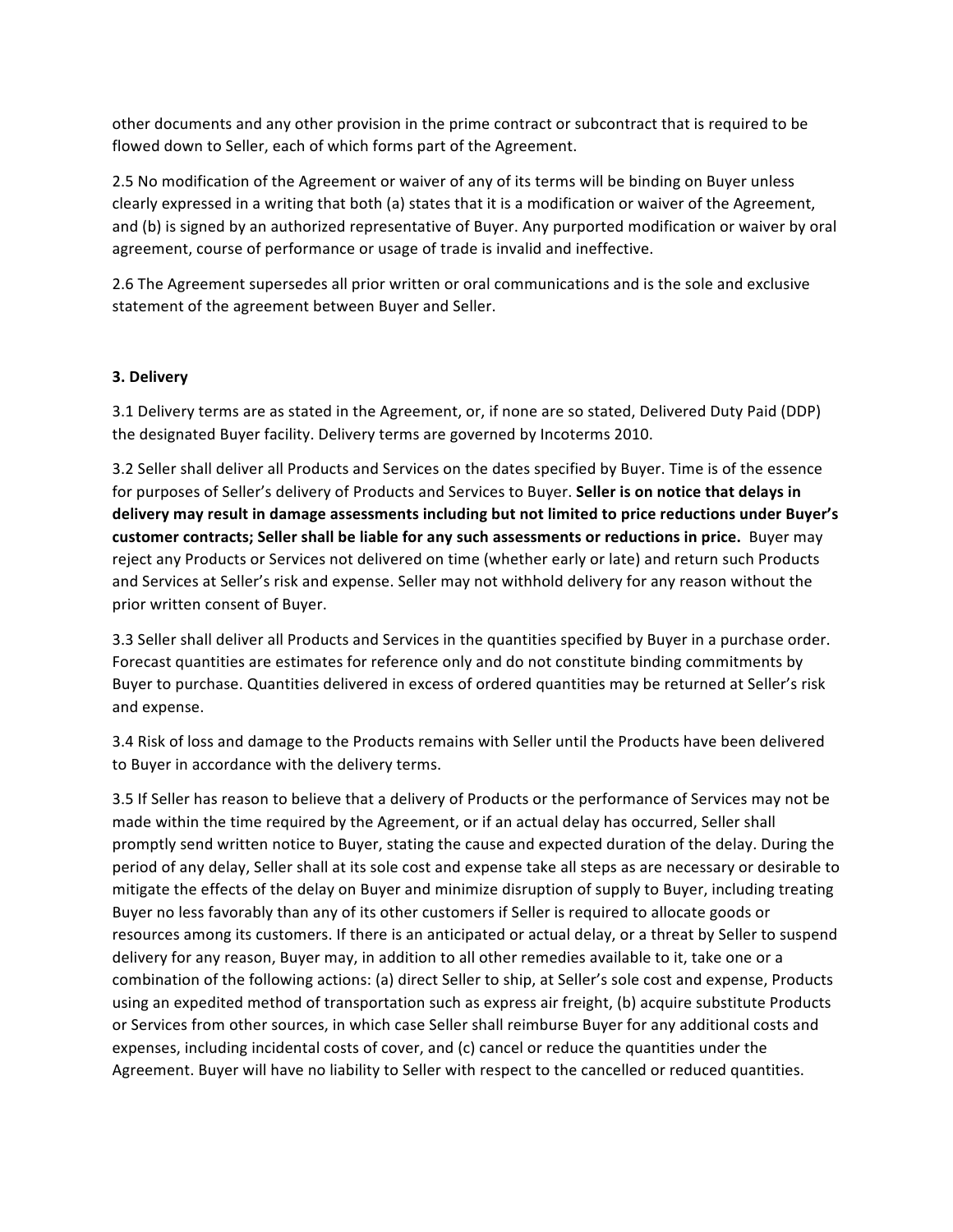# **4. Packaging and Shipping**

4.1 Seller shall properly pack, mark, ship and route the Products in accordance with the requirements of Buyer and the carriers and in accordance with all applicable laws and regulations, or if there are no stated requirements, in accordance with best commercial practices designed to prevent loss or damage due to weather, transportation and other causes.

4.2 With each shipment, Seller shall include packing slips identifying Buyer's complete purchase order number, shipment date, an itemized list of contents using the classification identification of the Products required by Buyer or the carrier, and such other items as Buyer may require. The markings on each package and shipping document must be such that Buyer can easily identify the Products. Buyer's count or weight will be final and conclusive for any shipment. Seller is responsible for all demurrage charges and other expenses incurred as a result of Seller's failure to promptly send Buyer the notice of shipment on the shipping date.

## **5. Prices and Payment**

5.1 Prices for the Products and Services are as set forth in the Agreement. The price as so determined is the sole amount payable by Buyer to Seller or any third party for the purchase of the Products or Services, and Seller shall be solely responsible for, among other things, (a) costs of raw materials, supplies or manufacture, (b) duties or similar charges, (c) insurance premiums, (d) salaries or benefits of employees, or (e) handling, packaging, shipping or storage costs. No increases or surcharges to pricing will be effective without Buyer's prior written consent.

5.2 The price includes all applicable federal, state, provincial and local taxes other than sales or value added taxes. Seller shall issue invoices for any sales or value added taxes that Seller is required by law to collect from Buyer, in a form sufficient to permit Buyer to make appropriate deductions for income tax purposes. Seller shall provide Buyer with all information and documentation required under local law to enable Buyer to recover any sales, value added or similar turnover taxes.

5.3 Seller may not send invoices earlier than the date of receipt at Buyer's facility of Products or completion of Services. All invoices must include Buyer's complete purchase order number and have all necessary or required bills of lading and other shipping receipts and documents attached.

5.4 Payment terms in respect of undisputed invoices are as stated in the Agreement, or, if none are so stated, net 60 days. Any payment or discount period will be calculated from the date of receipt by Buyer of an accurate and properly prepared invoice (including all required supporting documents).

5.5 In addition to any right of setoff or recoupment provided by law or equity, all amounts due to Seller shall be considered net of indebtedness of Seller and its affiliates to Buyer and its affiliates, and Buyer shall have the right to set off against or to recoup from any amounts due to Seller and its affiliates from Buyer and its affiliates.

### **6. Changes**

6.1 Buyer may require Seller to implement changes to the specifications, design, quantities and delivery schedules of the Products, the description, specifications, amount and scheduling of the Services, and other requirements under the Agreement. Seller shall promptly implement such changes. Seller shall make its claim, if any, for equitable adjustment of the price or delivery schedules resulting from such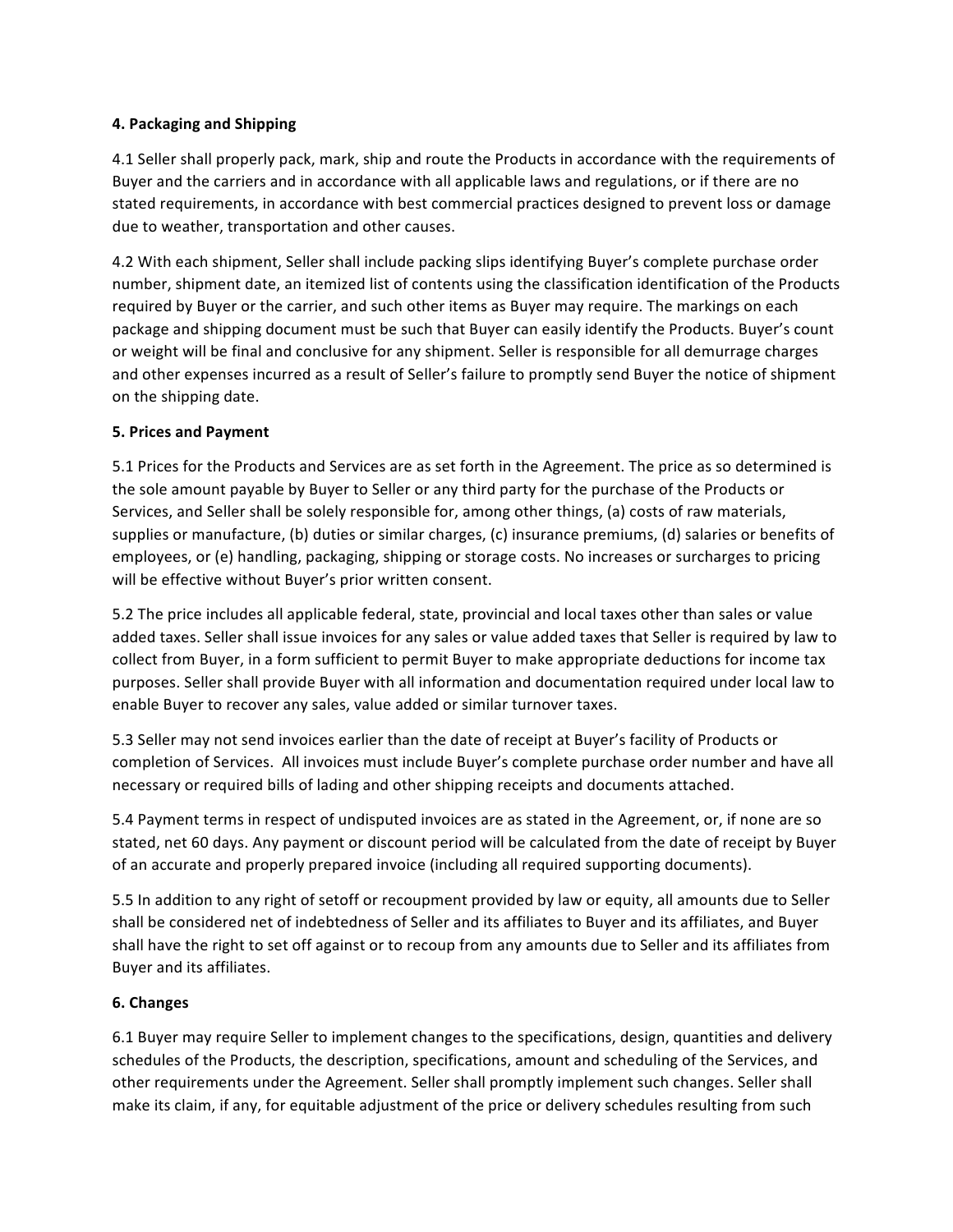changes in writing to Buyer within 5 business days after receiving Buyer's instructions to implement the changes, failing which Seller will be deemed to have waived, and Buyer will have no liability for, any such claims. Buyer will equitably determine any adjustment in price or delivery schedules resulting from such changes. To assist in Buyer's determination of any equitable adjustment in price or delivery schedules, Seller shall, upon Buyer's request, promptly provide additional information to Buyer, including documentation of changes in Seller's cost of production and the time to implement such changes. Buyer and Seller will work to resolve any disagreement over the adjustment, but throughout the resolution process and thereafter, Seller shall continue performing under the Agreement, including the manufacture and delivery of Products, the performance of Services and the prompt implementation of the required changes.

## **7. Property of Buyer**

7.1 (a) All materials, patterns, dies, jigs, fixtures and tooling together with any specifications, drawings, process sheets and the like or any other property or intellectual property whatsoever supplied to the Seller by the Buyer or to the Buyer's order, or procured or developed by the Seller specifically for the supply of Goods to the Buyer, shall be and remain the property of the Buyer and must not, without the Buyer's written consent, be used for or in connection with the production of any Goods whatsoever other than the Goods ordered by the Buyer. The Seller shall ensure that such items are always identified as the property of the Buyer and must be returned to the Buyer immediately on demand.

(b) Insurance - All the Buyer's property including that mentioned in condition 7.1(a) hereof together with materials and components provided free of charge by the Buyer in connection with this order must be insured by the Seller to its full replacement value against all risks until it has been received back by the Buyer or used or forwarded in accordance with its instructions.

### **8. Quality**

8.1 Seller shall promote continuous quality improvement and shall comply with Buyer's required quality control standards for the manufacturing, packaging and shipping processes for the Products and the provision of the Services available from Buyer upon request.

8.2 In performing its obligations hereunder, Seller may not, without Buyer's written consent, (a) change the method or place of manufacture of any Products or the provision of any Services, (b) substitute material from any other source for Buyer Material or alter the physical or chemical properties of Buyer Material, except in accordance with applicable Buyer specifications, or (c) otherwise change the materials, processes or sub-suppliers used in the manufacture of any Products or the provision of any Services.

8.3 Seller shall not subcontract its obligations under the Agreement. Any attempted subcontract will be void, unless Buyer has given its prior written consent to such subcontract. In any event, Seller shall remain liable for in respect of all subcontracted obligations. No third party shall have the right to enforce any provision of the Agreement.

8.4 While performing any Services at Buyer's facilities, Seller shall comply with Buyer's rules and policies, including any environmental, health and safety rules and policies.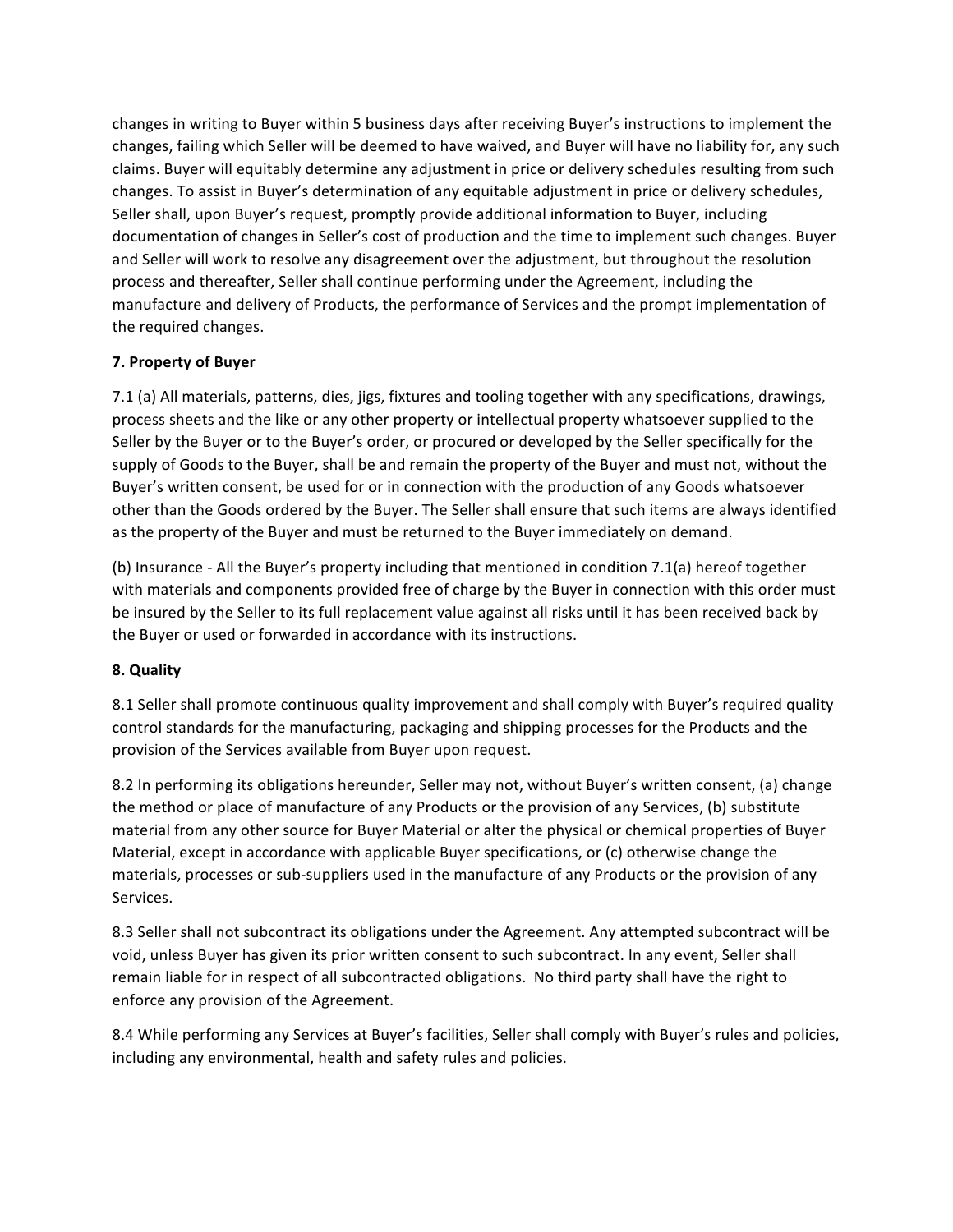#### **9. Right to Inspect and Audit**

9.1 Seller will permit Buyer and its representatives, consultants and customers to enter Seller's facilities at reasonable times to inspect the facilities, the Buyer Property and Seller's records with respect thereto, and to inspect and test any goods, inventories, work-in-process, materials, machinery, equipment, tooling, fixtures, gauges and other items and processes related to Seller's performance of the Agreement. Seller shall cooperate in any such inspection. No such inspection will constitute acceptance by Buyer of any work-in-process or finished goods.

9.2 Seller will permit Buyer and its representatives and consultants to enter Seller's facilities at reasonable times to audit and review all relevant books, records, financial statements, relevant time and material data, receipts and other related data, policies and procedures, in order to (a) assess Seller's ongoing ability to perform its obligations under the Agreement, and (b) substantiate any charges and other matters under the Agreement. Seller shall maintain and preserve all such documents for a period of 10 years following final payment under the Agreement, and shall cooperate in any such audit or review. 

9.3 Such inspections, audits and reviews will be conducted at Buyer's expense, unless Buyer discovers material noncompliance by Seller, in which case Seller shall, in addition to fully correcting the noncompliance, reimburse Buyer for the costs and expenses incurred in connection with that review and the next.

#### **10. Non-conforming Products and Services**

10.1 Buyer may, but is not required to, inspect the Products upon arrival, and the Services upon completion. 

10.2 If Buyer reasonably suspects non-conformance from its inspection of Products prior to acceptance, and if the Products are needed by Buyer for urgent production, Seller shall promptly dispatch an inspection team to the location where the Products are stored to inspect the Products to verify the nonconformance, or procure the services of a third party inspection service to perform such inspection to verify the non-conformance, with the cost of such service to be borne by Seller.

10.3 If Buyer rejects, on any reasonable basis, any Products or Services as non-conforming, Buyer may take one or a combination of the following actions: (a) reduce the quantity of Product and Services ordered under the Agreement by the quantity of nonconforming Products and Services, and have Seller promptly issue a refund or credit to Buyer for the purchase price associated with the reduced quantity (or, if Seller does not do so, to debit Seller for the same amount), (b) require Seller to repair, replace or re-perform the non-conforming Products and Services, and (c) accept the non-conforming Products or Services and have Seller promptly reduce the purchase price by or issue a credit or refund in an amount Buyer reasonably determines to be the amount by which the value of the nonconforming Products or Services has been diminished (or, if Seller does not do so, to debit Seller for the same amount). Seller shall promptly pay or reimburse Buyer for all costs incurred to inspect, sort, test, rework, replace, return, store or dispose of non-conforming Products, or otherwise associated with the discovery of nonconformance (whether initiated by Buyer or otherwise).

10.4 Buyer will hold non-conforming Products for 48 hours (or a shorter period if reasonable under the circumstances) from Buyer's notice of rejection. If Seller does not inform Buyer in writing of the manner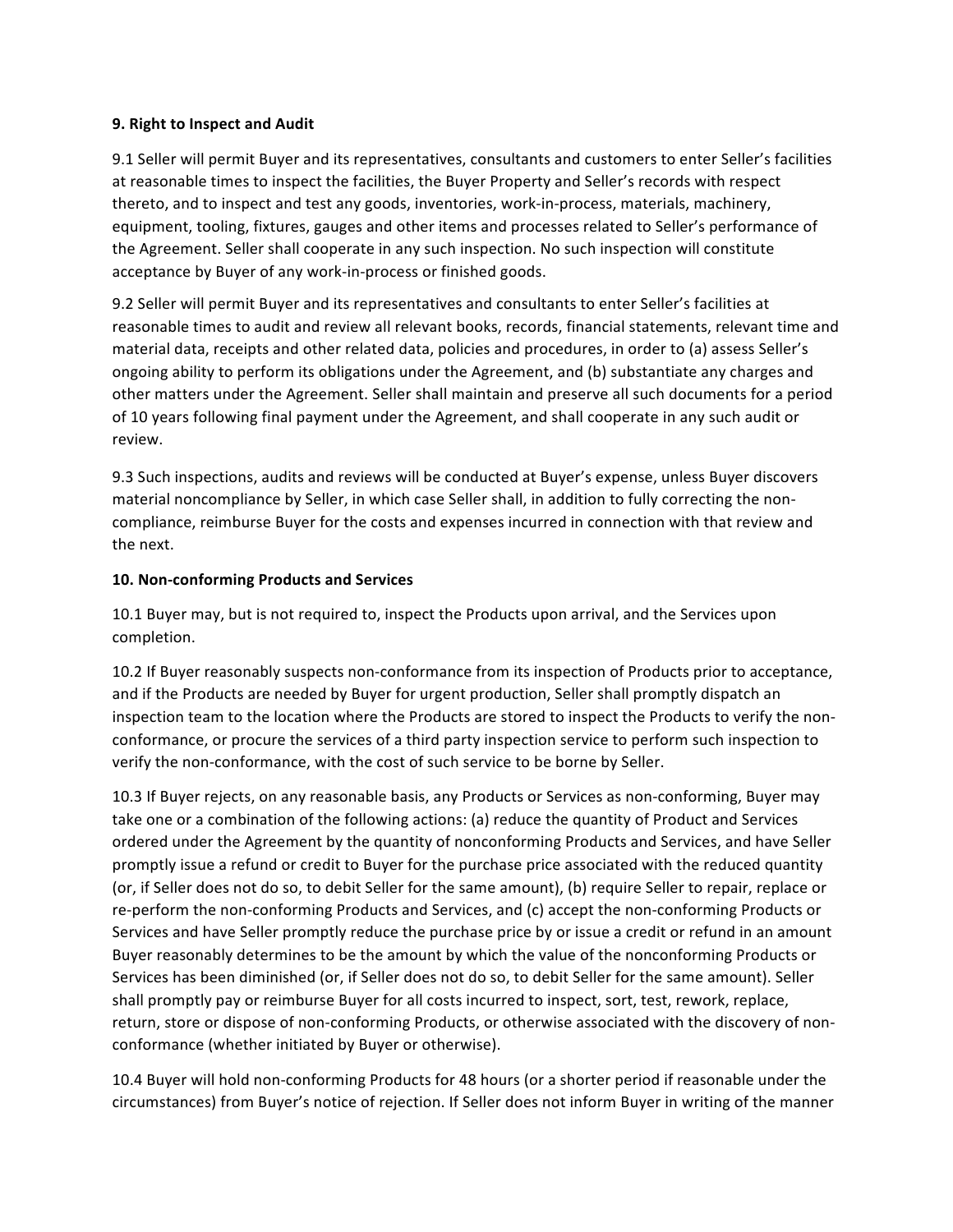in which Seller desires that Buyer dispose of the non-conforming Products within that time, Buyer may dispose of the non-conforming Products in any manner it sees fit without liability to Seller, including arranging for shipment of the non-conforming Products back to Seller at Seller's expense. Seller shall bear all risk of loss and damage to non-conforming Products.

10.5 None of the following will constitute acceptance by Buyer of non-conforming Products or Services, limit or impair Buyer's right to exercise any of its rights and remedies under the Agreement or applicable law, or relieve Seller of its obligations (including warranty obligations) under the Agreement: (a) Buyer's inspection of or failure to inspect the Products or Services, (b) Buyer's failure to reject non-conforming Products or Services following receipt, and (c) Buyer's payment for or use of the Products or Services.

# **11. Warranties**

11.1 Seller represents and warrants that the Products and their components will (a) conform to the most updated version of drawings provided by or approved by Buyer, (b) meet and perform in accordance with Buyer specifications and requirements, (c) be of new manufacture and of the highest quality, (d) be free from defects in design, workmanship and material, (e) be of merchantable quality and fit for their intended purposes, and (f) comply with all applicable laws, regulations and standards.

11.2 Seller represents and warrants that the Services will (a) conform to Buyer's specifications and requirements, (b) be of the highest quality, and (c) be performed to the highest professional and workmanlike standards and in compliance with all applicable laws, rules, regulations and standards.

11.3 In respect of software that is incorporated in or forms a part of the Products or Services, Seller represents and warrants that such software will not contain any software intentionally designed to impair, disrupt, disable, harm or impede operation.

11.4 Upon a breach of any warranty in the Agreement, Seller shall promptly, at its sole cost and expense, (a) repair or remedy the defect or other failure, replace the affected Products, re-perform the affected Services or, at Buyer's option, provide a refund to Buyer for any affected Products and Services, and (b) reimburse and otherwise compensate Buyer for all of its direct, indirect, special, incidental, punitive and consequential damages, including recall costs, line shut-down costs and lost or anticipated profits and revenues.

11.5 Seller's representations and warranties and all associated remedies will benefit and be enforceable by Buyer's successors, assigns and customers and by the users of the Products or Services.

### **12. Intellectual Property**

12.1 Seller represents and warrants that the Products and Services, and the manufacture, sale, use and provision of the Products and Services do not and will not infringe any trade secrets, patents, trademarks, copyright, design, other intellectual property right or any other right of any third party. Seller further represents and warrants that it has not received any notice from a third party that any of the Products or Services or their manufacture, sale, use or provision anywhere in the world violates or infringes or would violate or infringe the trade secrets or intellectual property or other rights of another. Seller is responsible for the payment of any fees, royalties and other charges necessary to maintain the rights required to fulfill these warranties.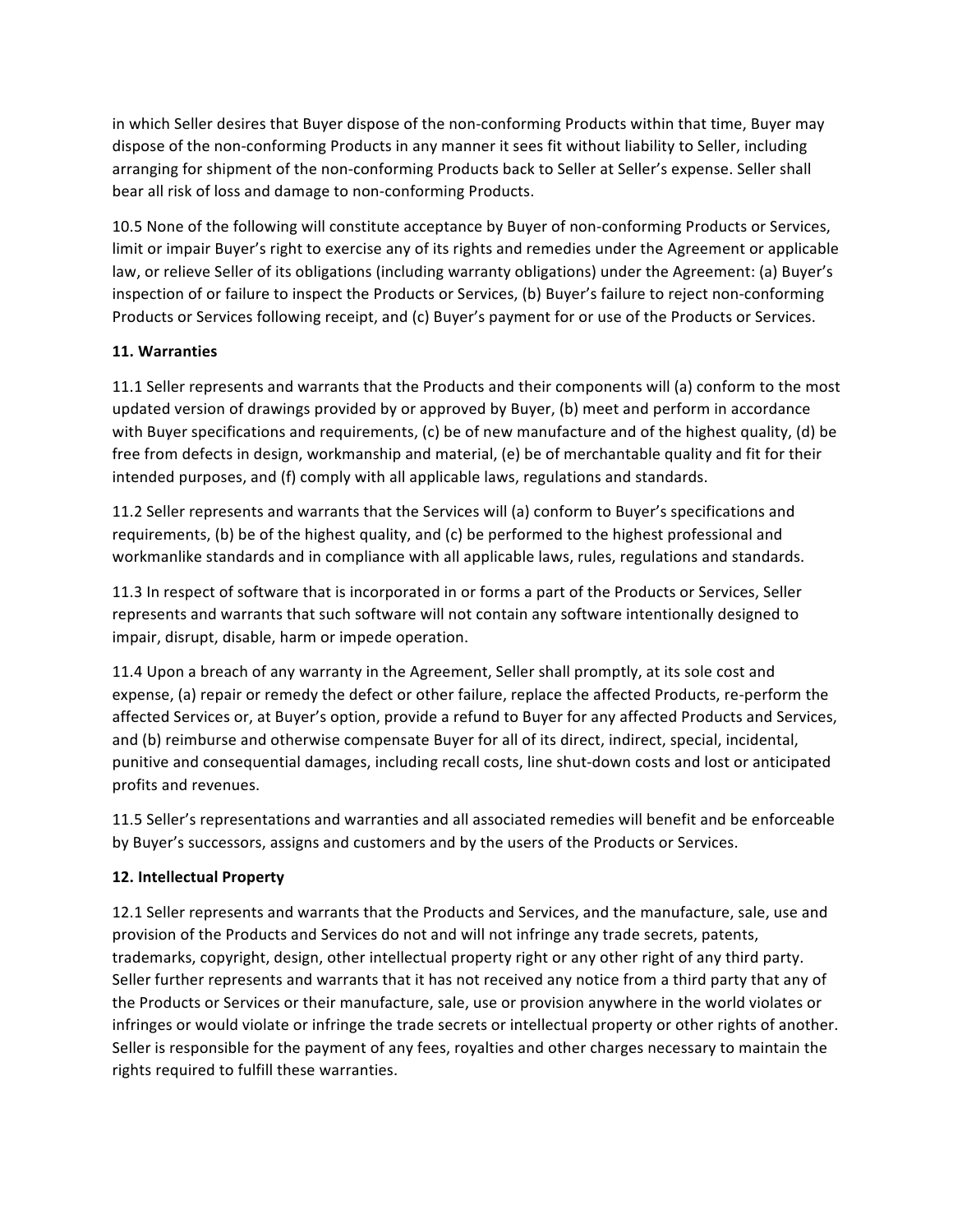12.2 If a third party enjoins or interferes with Buyer's use of any Products or Services, then in addition to Seller's other obligations, Seller shall (a) obtain any licenses necessary to permit Buyer to continue to use or receive the Products or Services, or (b) replace or modify the Products or Services as necessary to permit Buyer to continue to use or receive the Products or Services.

12.3 Nothing in the Agreement is intended or may be construed as a grant or assignment of any license or other right to Seller of any of Buyer's (or any of its affiliates') trade secrets or intellectual property or other rights.

12.4 All deliverables and works of authorship created in the course of performing the Agreement constitute works made for hire and will be the sole and exclusive property of Buyer. To the extent that such works do not qualify under applicable law as works made for hire, Seller hereby assigns and agrees to assign to Buyer all of its worldwide right and title to, and interest in, any such deliverables and intellectual property rights in such works of authorship. If such assignment is not possible under any applicable law, Seller hereby grants Buyer a worldwide, irrevocable, perpetual, royalty-free, transferable, sub-licensable license with respect to such deliverables or works of authorship. Seller further grants Buyer a worldwide, irrevocable, perpetual, royalty-free, transferable, sub-licensable license with respect to any intellectual property rights in the deliverables which arose outside the scope of the Agreement but are necessary for Buyer to exercise its rights in the deliverables as reasonably contemplated by the Agreement.

12.5 All improvements and developments related to the Products or Services arising out of the efforts of Buyer or both Buyer and Seller under or in connection with the performance of the Agreement will be owned exclusively by Buyer, and Seller shall reasonably cooperate with Buyer in confirming that result.

### **13. Indemnification**

13.1 Seller shall indemnify, defend and hold harmless Buyer and its affiliates and their respective directors, officers, employees, agents, representatives and customers against all claims, judgments, decrees, liability, damages, losses, costs and expenses (including actual attorneys' and consultants' fees) that arise out of or relate to (a) any act or omission of Seller or its employees, subcontractors, agents or representatives, (b) the performance of any service or work by Seller or its employees, subcontractors, agents or representatives, or through their presence on Buyer's or Buyer's customers' premises, (c) the use of the property of Buyer or Buyer's customer, (d) any breach by Seller of its representations, warranties or obligations under this Agreement, (e) any alleged or actual infringement of the trade secrets or intellectual property or other rights of third parties, (f) Seller-furnished equipment, materials, Products or Services, or  $(g)$  any product information, operating instructions, safety information or other information or materials relating to the Products which were created by Seller or provided by Seller to Buyer or to purchasers or users of the Products. This indemnification applies to, among other things, claims for injury to or death of persons (including employees of Seller, Buyer or third parties) or damage to any property (including property of Seller, Buyer or third parties), and regardless of whether claims arise under tort, negligence, contract, warranty, strict liability or any other legal theory.

13.2 Seller intends that its indemnification obligations for claims related to or brought by anyone directly or indirectly employed by Seller or its subcontractors will not be limited by any provision of any workers' compensation act, disability benefits act or other employee benefit act, and Seller hereby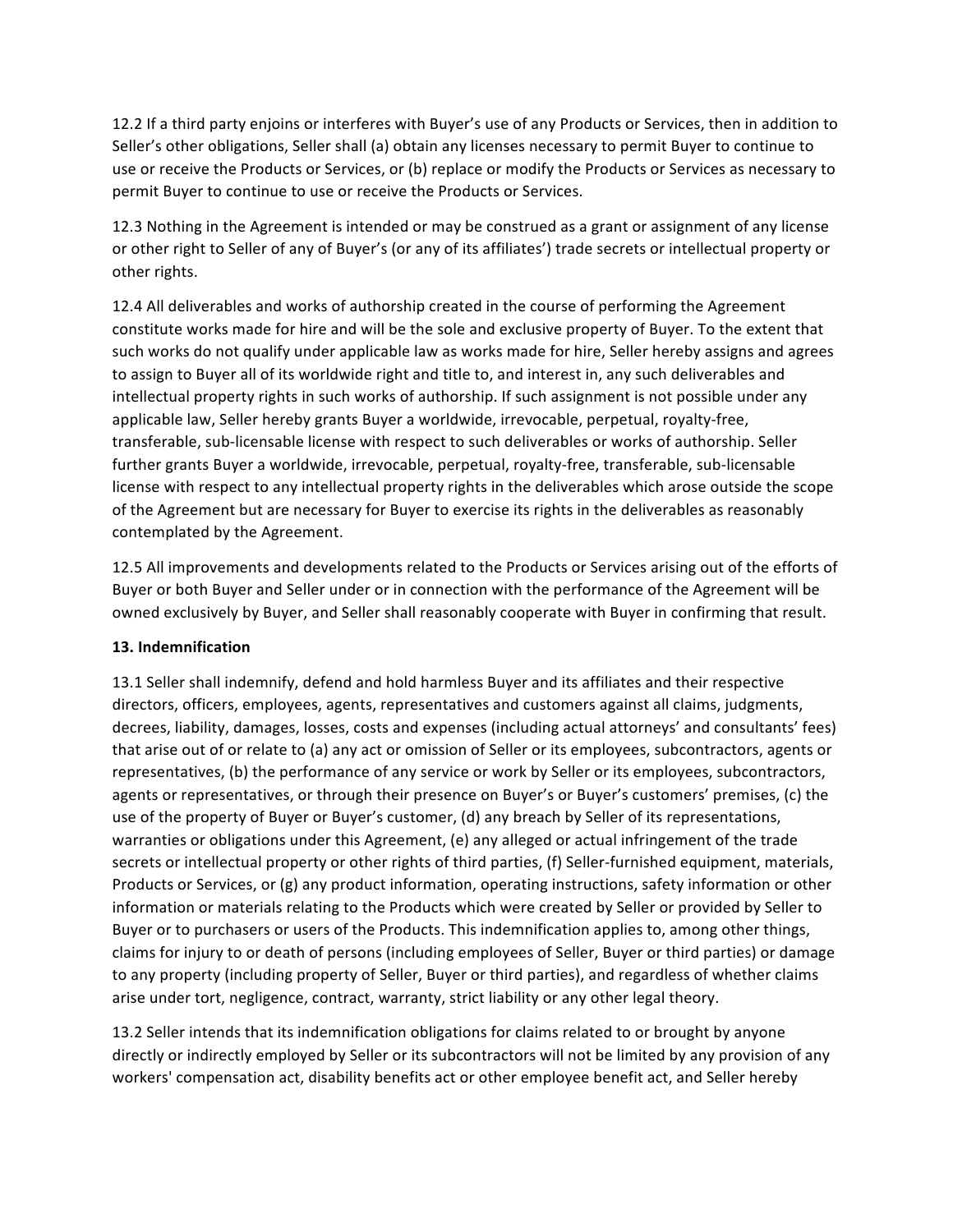waives immunity under such acts to the extent they would bar recovery under or full enforcement of Seller's indemnification obligations.

### 14. Insurance

14.1 Seller shall carry the following insurance at its own cost, with no less than the limits indicated (unless otherwise specified by Buyer in writing), to cover all of Seller operations: (a) workers compensation insurance for all its employees and sub-contracted employees to the full extent required by law; (b) primary comprehensive general liability insurance including products and completed operations coverage to a combined single limit of US\$1,000,000.00 for bodily injury and property damage claims arising out of any one occurrence; (c) primary commercial automobile liability insurance to a combined single limit of US\$1,000,000.00 for bodily injury and property damage claims arising out of any one accident; (d) umbrella or excess liability insurance to a combined single limit of at least US\$2,000,000.00 in the aggregate in excess of the primary comprehensive general liability and primary commercial automobile liability insurance coverage indicated above; (e) for providers of consulting and engineering services - errors and omissions insurance to a combined single limit of US\$1,000,000.00; and (f) any other insurance required by law, reasonably requested by Buyer or customary for a supplier in Seller's position. The insurance coverage required by this Section must be with insurance carriers with an A.M. Best rating of A or better. The policies must name Buyer as an additional named insured. Upon Buyer's request, Seller shall furnish certificates of insurance issued by Seller's insurance carriers evidencing compliance with these requirements, specifying the types of coverage, the policy numbers and the expiration dates, and including a statement that the policies will not be cancelled or altered without Buyer receiving at least 30 days' prior notice. In addition, Seller shall exhibit to Buyer satisfactory proof of full compliance by Seller with all the terms of the applicable workers' compensation law, including payment of all premiums, as it affects Seller's employees, prior to commencing any work hereunder. If Seller does not maintain the required insurance, Buyer may, at its option, procure the insurance for Seller and charge Seller for the costs. Seller shall also ensure that any permitted assignee or subcontractor maintains insurance in the same manner as required for Seller. The furnishing of certificates of insurance and purchase of insurance do not limit or release Seller from Seller's obligations and liabilities under the Agreement.

# **15. Confidentiality**

15.1 "Confidential Information" means the confidential information of Buyer and its affiliates concerning the Agreement, the Products, the Services or the business of Buyer and its affiliates, that Seller comes to know through disclosure by Buyer or otherwise. Confidential information includes data, designs, drawings, specifications, know-how, trade secrets, the terms of any purchase order and other confidential technical or business information.

15.2 Seller (a) shall not disclose Confidential Information to any third party, except to those of its employees who have a need to know in order for Seller to fulfill its obligations under the Agreement and who have undertaken obligations of confidentiality and non-use no less protective than those binding on Seller under the Agreement, (b) shall protect the Confidential Information by using the same degree of care that it uses to protect its own confidential information of a similar nature (but not less than reasonable care), (c) shall not use the Confidential Information for any purpose other than to fulfill its obligations under this Agreement, and (d) shall return or destroy and certify destruction of all Confidential Information at Buyer's request.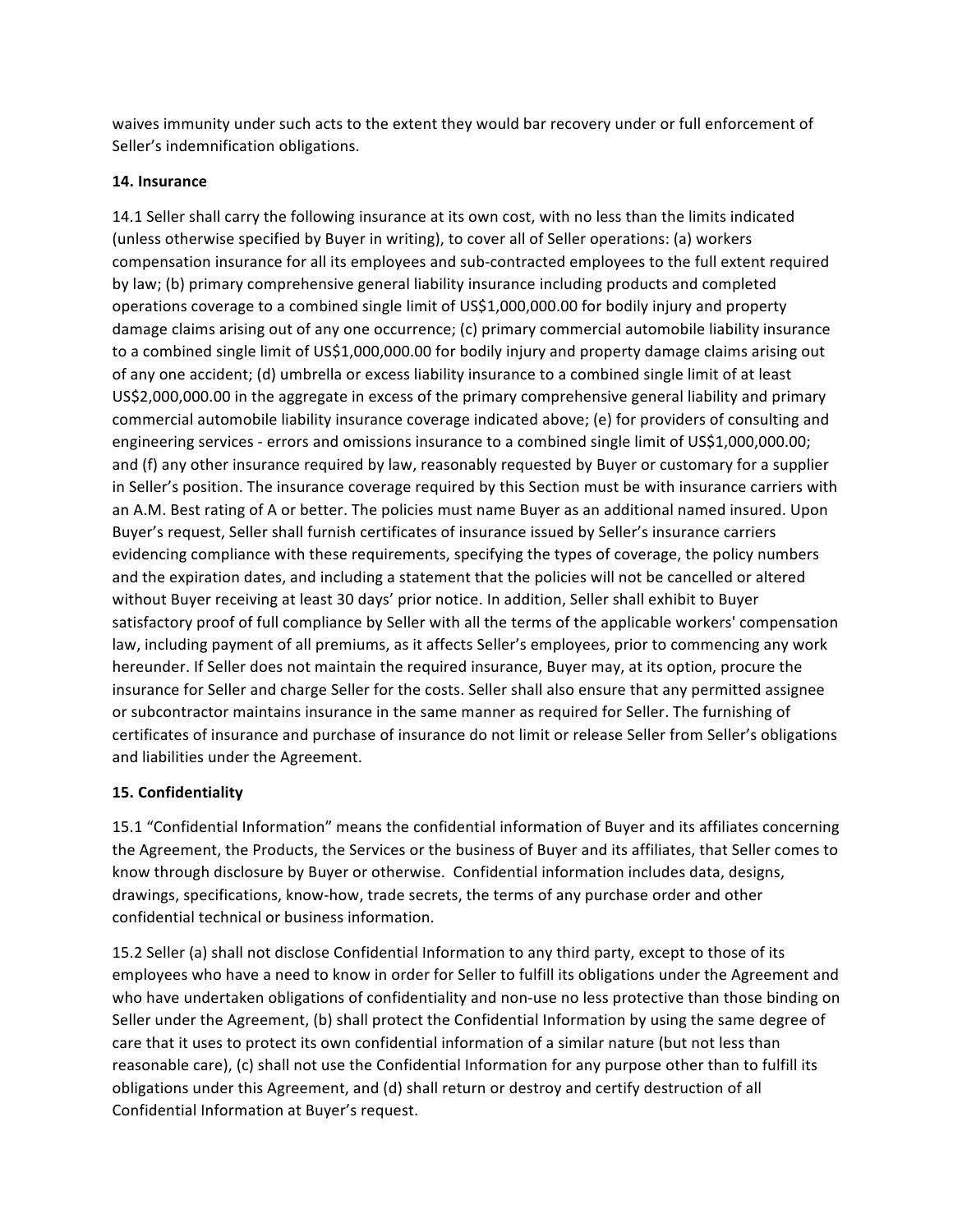15.3 If any work is subcontracted in accordance with the Agreement, Seller shall require a similar confidentiality agreement from such subcontractors, but shall remain responsible for any breach by such subcontractors. 

## **16. Termination for Cause by Buyer**

16.1 Buyer may terminate, in whole or in part, the Agreement or any purchase order issued under the Agreement, without liability to Seller, by notifying Seller in writing upon any of the following events: (a) Seller repudiates, breaches or threatens to breach any of the terms of the Agreement, (b) Seller sells or offers to sell a material portion of its assets, (c) there is a change in the control of Seller, (d) Seller becomes the subject of statutory or court-supervised proceedings in bankruptcy, receivership, liquidation, dissolution, reorganization or other similar proceedings, or (e) Seller has all or a substantial portion of its assets made subject to attachment by creditors or confiscation by government authorities. Seller shall reimburse Buyer for all costs and damages incurred by Buyer in connection with any of the foregoing whether or not the Agreement is terminated, as well as in connection with any termination, including all attorney fees and expenses.

16.2 In the event of a termination pursuant to Section 16.1, Seller shall permit Buyer, at Buyer's option, to take possession of and title to all or part of Seller's tooling, jigs, dies, gauges, molds, patterns and other equipment that are specially designed or outfitted for the supply of the Products or Services. If Buyer exercises such option, Buyer shall, within 45 days following delivery of such equipment to Buyer, pay to Seller the lower of (i) the net book value (i.e. actual cost less amortization) or (ii) the then current fair market value of such equipment.

# **17. Termination for Cause by Seller**

17.1 Seller shall not terminate the Agreement unless Buyer is in material breach of the Agreement, Seller has notified Buyer in writing of such breach and Buyer has not cured such breach within a reasonable time (but in any event not less than 60 days) after receiving such written notification.

# **18. Other Termination**

18.1 Buyer may terminate, in whole or in part, the Agreement or any purchase order issued under the Agreement, at any time for its convenience, by notifying Seller in writing. If Buyer terminates pursuant to this Section, Buyer's sole obligation will be to reimburse Seller for (a) those Products or Services actually shipped or performed and accepted by Buyer up to the date of termination, and (b) actual costs incurred by Seller up to the date of termination for unfinished goods which are useable, in merchantable condition and specifically manufactured for Buyer and not standard products of Seller. Buyer will reimburse the costs in (b) only to the extent such costs are reasonable and properly allocable to the terminated portion of the Agreement, and after first subtracting the reasonable value or cost (whichever is higher) of any goods or materials used or sold by Seller with Buyer's written consent. Buyer's obligation to reimburse Seller under this Section will not exceed the purchase price in respect of the order (or portion thereof) terminated. All claims by Seller for reimbursement under this Section must be submitted in writing to Buyer within 30 days following the order termination date, with sufficient supporting data to permit an audit by Buyer. Failure to file a claim within such 30 day period will constitute a waiver by Seller of all claims. Seller shall thereafter promptly furnish any supplemental and supporting information Buyer requests.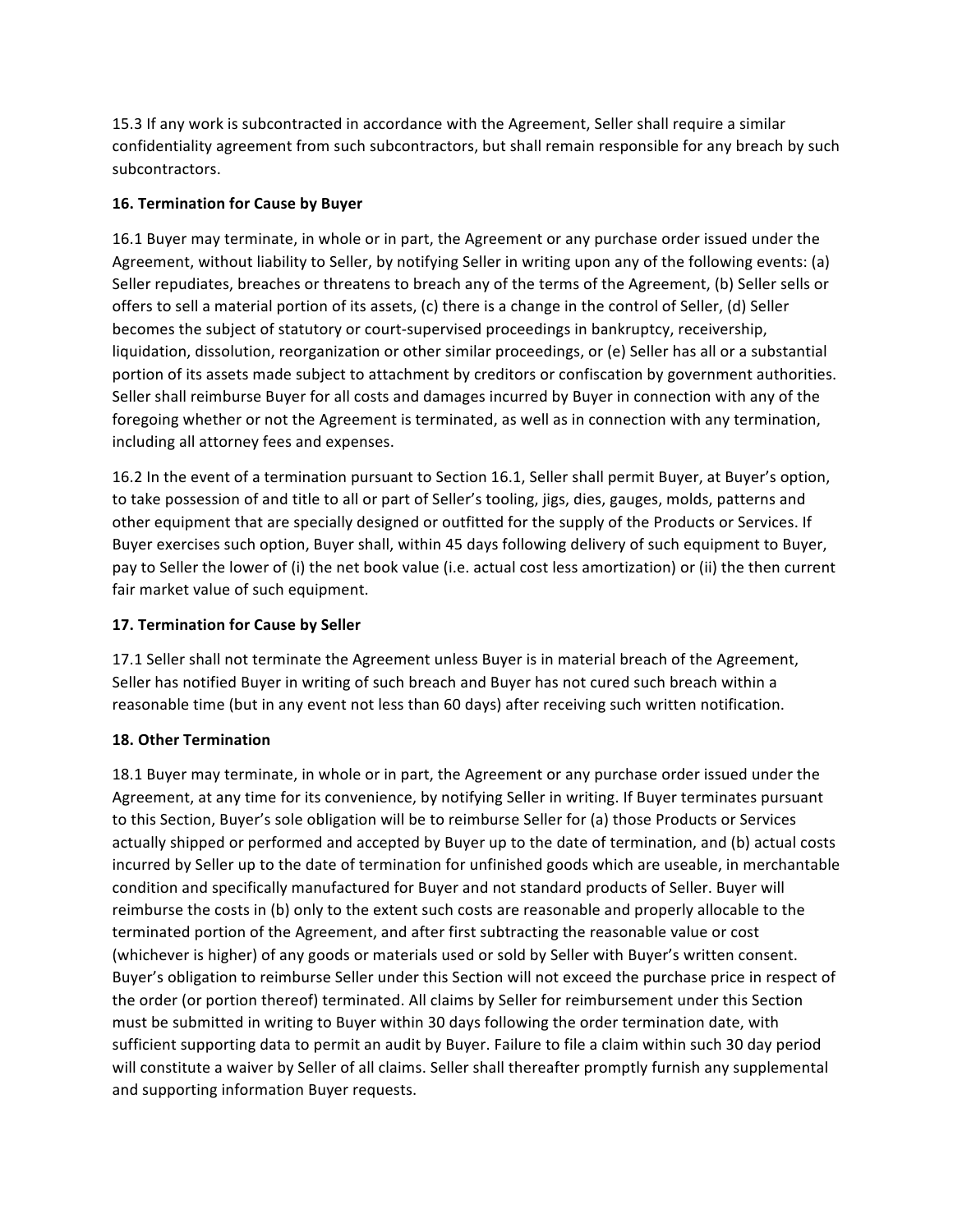18.2 Buyer will not be liable for, and Seller agrees not to assert that Buyer is liable for, any of the following: (a) consequential, incidental, indirect, special and punitive damages; (b) recall costs, line shutdown costs, lost or anticipated profits or revenue or cost of capital; (c) finished Products, work-inprocess or materials which Seller fabricates or procures in amounts that exceed those authorized by Buyer in purchase orders or releases (but excluding forecast quantities); (d) goods or materials that are in Seller's standard stock or that are readily marketable; (e) claims of Seller's suppliers or other third parties for damages or penalties, and (f) all other losses, damages, liabilities, costs and expenses not expressly set forth in Section 17.1.

18.3 Buyer may terminate, in whole or in part, the Agreement or any purchase order issued under the Agreement, by notifying Seller in writing, if it is affected by customer delays, cancellations or other events beyond its reasonable control. Such termination will be without liability or obligation to Buyer, including any obligation to reimburse Seller for any materials or work-in-process.

### **19. Compliance with Laws**

19.1 In the performance of its obligations hereunder, Seller shall comply with all applicable laws, statutes, regulations and ordinances, including the Foreign Corrupt Practices Act and the Fair Labor Standards Act. All applicable contract clauses required by any applicable law, statute, regulation or ordinance (including those set forth in 41 C.F.R. Parts 60-1.4(a) (women and minorities), 60-250.5(a) (covered veterans) and 60-741.5(a) (individuals with disabilities)) are incorporated herein by reference and made a part hereof.

19.2 The Seller shall comply with all of the Buyer's mandatory customer terms that it is required to flow down to its suppliers.

19.3 At Buyer's request, Seller shall promptly furnish information relating to the hazardous, toxic or other content or nature of the Products or Services. Prior to, and together with, the shipment of Products, Seller shall furnish to Buyer and all carriers sufficient written warning and notice (including appropriate labels on the Products and packaging) of any hazardous material that is an ingredient or a part of any of the Products, together with all special handling instructions, safety measures and precautions necessary to comply with the law or to prevent bodily injury or property damage.

19.4 Where required by Buyer or by applicable laws or regulations, Seller shall furnish Material Safety Data Sheets (MSDS) on the materials used in manufacturing the Products or the provision of the Services. MSDS are to be sent to the plant environmental/safety coordinator at the Buyer facility to which the Products or Services are delivered.

# **20. International Trade and Customs**

20.1 Seller shall comply with all applicable export control laws and regulations, including the Export Administration Regulations. Seller shall not export or re-export any items or technical data furnished by Buyer, except with Buyer's prior written consent.

20.2 Buyer owns all transferable credits or benefits associated with or arising from the Products, including trade credits, export credits and rights to the refund of duties, taxes and fees.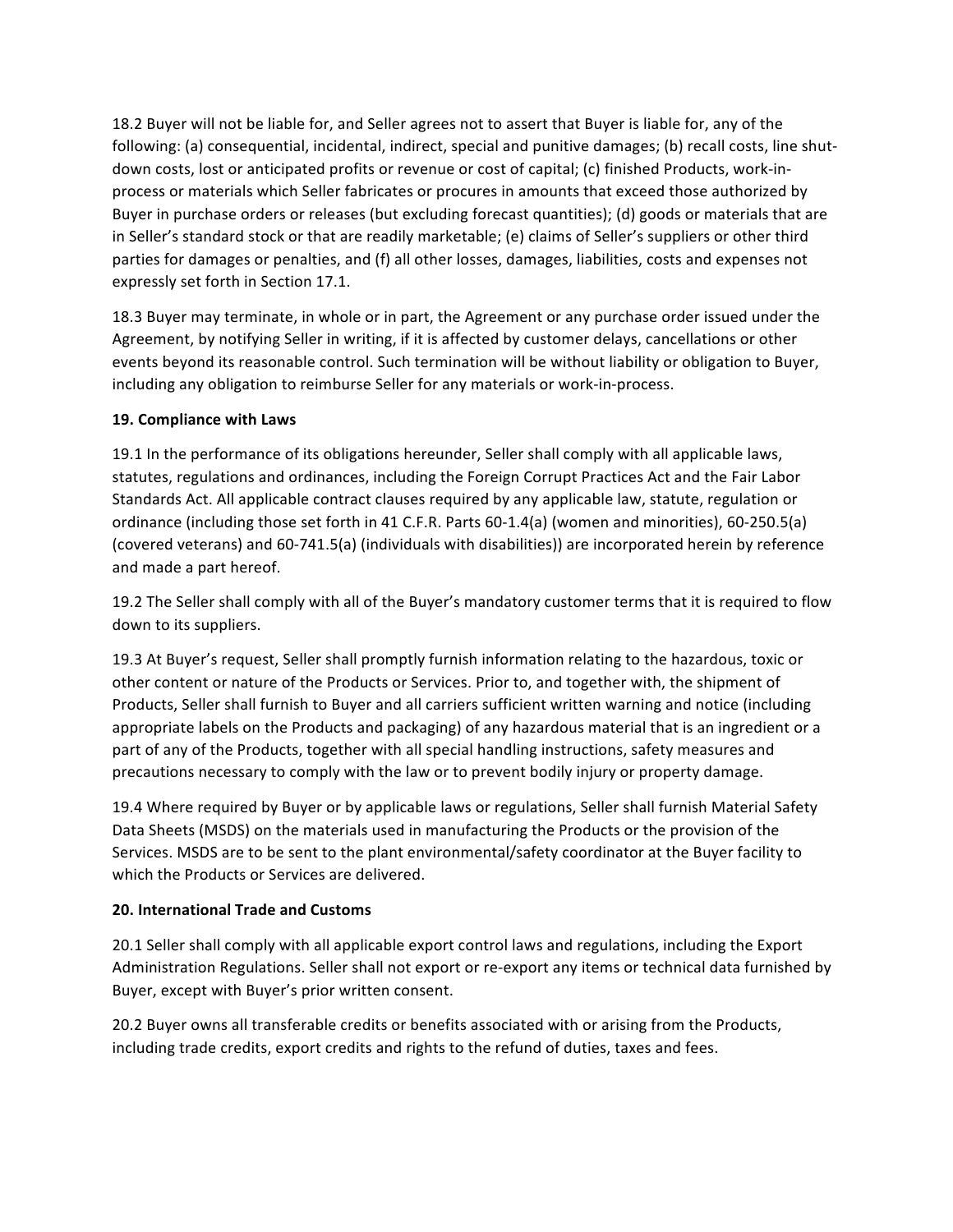20.3 Seller shall not (a) file, or cause or permit any third party to file, for duty drawback with customs authorities in respect of the Products or any component thereof, or (b) show, or cause or permit any third party to show, Buyer's name as "importer of record" on any customs declaration.

20.4 Seller shall provide Buyer, in a timely manner, with accurate information, records and documentation relating to the Products, which Buyer believes is necessary or desirable to fulfill customs and trade related obligations. This includes import compliance, export compliance, trade preference programs and similar obligations.

20.5 To the extent the Products are to be imported into the U.S, Seller shall comply with all applicable recommendations or requirements of the U.S. Bureau of Customs and Border Protection's Customs-Trade Partnership Against Terrorism ("C-TPAT") initiative. Where Seller does not exercise control of the manufacturing or transportation of the Products destined for delivery to Buyer or its customers in the U.S, Seller shall make C-TPAT security recommendations to its suppliers and transportation providers and condition its relationship with those entities on their implementation of such recommendations.

20.6 No later than the time of delivery, Seller shall provide Buyer with the applicable Export Control Classification Numbers ("ECCNs") of the Products and their components and the Services.

## **21. Seller Code of Conduct**

21.1 The Seller warrants that it has not, in connection with the Products:

(a) offered, given or agreed to give or receive, requested or accepted any financial or other advantage of any kind as an inducement or reward for doing or not doing any improper act or for the improper performance of any function associated with the order or the Goods; or

(b) acted in any way which would constitute an offence by the Seller or would cause the Buyer to commit an offence under any anti-bribery legislation.

If the Seller breaches the above warranty, the Buyer shall be entitled to terminate the order by written notice with immediate effect. Any termination shall be without prejudice to the accrued rights of the Buyer. The Seller shall indemnify and hold harmless the Buyer from any loss, damage and expense, including all legal fees, incurred or sustained by the Buyer which is caused by or arises as a result of a breach of this clause.

21.2 Buyer further expects Seller to adopt a code of ethical business conduct suitable to its business, and conform to such code. The code should establish that Seller shall comply with all pertinent laws and regulations, and should address Seller's policies regarding workplace health and safety, labor standards, protection of the environment and resources, product safety and quality and anti-corruption.

### **22. Other Rights and Remedies**

22.1 Seller acknowledges that breach by Seller of the Agreement could cause irreparable harm to Buyer for which monetary damages may be difficult to ascertain or may constitute any inadequate remedy. Seller, therefore, agrees that Buyer shall be entitled to sue for specific performance or seek injunctive relief for any violation or threatened violation of the Agreement by Seller without the filing or posting of any bond or surety. Buyer may seek a temporary and/or permanent injunction (or other similar relief in accordance with applicable law) from any court or other authority having competent jurisdiction, and